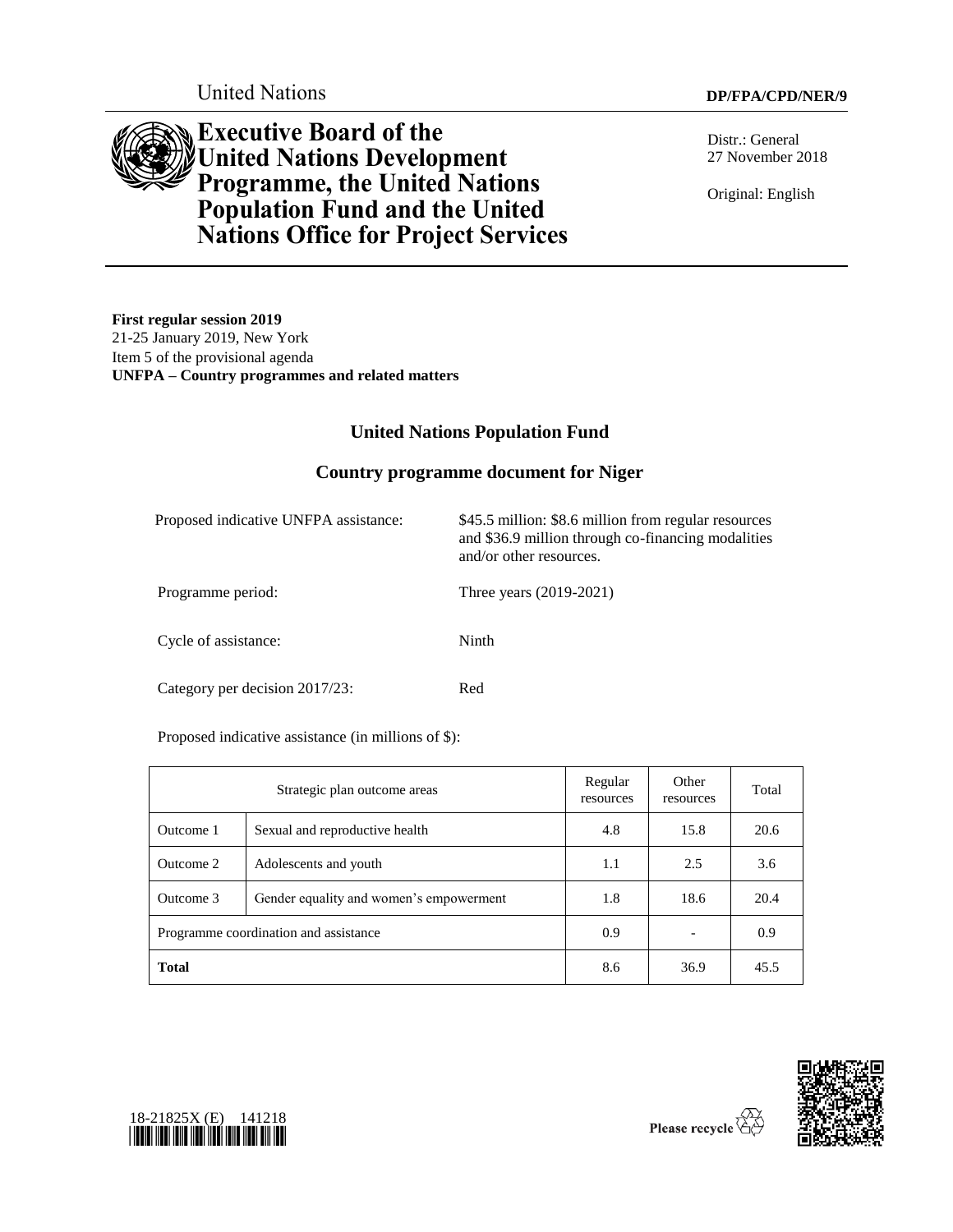# **I. Programme rationale**

1. Niger's annual demographic growth rate is the highest in the world, at 3.9 per cent; its population, currently 17,138,707, will double every 18 years. More than 8 in 10 women live in rural areas and 21 per cent are of reproductive age. Forty-five per cent of the population lives below the poverty line.

2. Adolescents and youth aged under 25 represent more than two thirds of the country's population (69 per cent). In addition, more than half the population is under 15 years (51.7 per cent), with a dependency ratio of 121 per cent. This demographic profile shows that Niger is ready to harness the demographic dividend; however, this will require high investments in education, health and employment. Child marriage and high adolescent birth rates are the major drivers of the population growth as well as the high maternal mortality and obstetric fistula rates. The birth rate among adolescents aged 15-19 years is high, at 154 per 1,000, with a high number of adolescent girls who already started their reproductive life (30.3 per cent in 2017). They also accounted for 34 per cent of the maternal mortality ratio.

3. Maternal mortality ratio has declined, from 648 deaths per 100,000 live births in 2006 to 520 per 100,000 per 100,000 live births in 2015. This progress is due to increased skilled birth attendance, rising from 29 per cent in 2012 to 36.8 per cent in 2017, and improved access to emergency obstetric and newborn care, up from 29 per cent in 2012 to 51.7 per cent in 2017. Nevertheless, maternal mortality remains at high levels, with gender inequalities linked to sociocultural traditions that contribute to the lack of empowerment of women, all resulting in avoidable deaths. Obstetric fistula prevalence among women of reproductive age is 0.2 per cent.

4. The fertility rate, which was at 7.6 children per women in 2012, is expected to decline due to the decrease in the proportion of girls aged 15-19 years starting their reproduction cycle (declining from 40.4 per cent to 30.3 per cent) and the increase in school enrolment from 12 per cent in 2012 to 29 per cent in 2017 even though the contraceptive prevalence rate is stagnant at around 10.5 per cent. It is a serious concern that only 26 per cent of the population is seeking family planning methods, with a 15 per cent unmet need. Low demand and use of health commodities are down to sociocultural factors, such as misinterpretation of religious texts, women weak status and misconceptions about contraceptive use.

5. Gender-based violence is of great concern in Niger and 60 per cent of adolescent girls and women experience at least one type of violence in their lifetime. Child marriage is most prevalent, with 28.6 per cent of girls married before age 15 and 76.3 per cent before age 18. Denial of opportunity and economic violence are high: 61.4 per cent of girls aged 10-14 years old have never attended school. Niger is unique in the Sahel, with a low national prevalence for female genital mutilation at 2.2 per cent – with the exception of the Tillaberi region where the rate is 12 per cent.

Niger has identified security as a key challenge; conflicts at the borders with Chad, Mali and Nigeria affect the regions of Tahoua, Tillaberi and Diffa. This has resulted in massive movements of population (257,847, as of June 2018). Those forced to leave their homes included 105,491 refugees, 14,678 Nigerien returnees and 137,678 internally displaced persons. This humanitarian population includes 64,462 women of reproductive age, adding to the 848,317 women of reproductive age in the existing population, and 1,259,484 young boys and girls. The Government of Niger has a humanitarian response plan taking into account lifesaving issues such as family planning, emergency obstetrical care and gender-based violence services.

7. The previous country programme contributed to the following key results: contributed to improvement of assisted birth deliveries, from 29 per cent in 2012 to 36.8 per cent in 2017; supported roll-out of the family planning plan 2013-2020, with 934,181 new users of modern contraceptives; provision of continuous availability of the range of modern contraceptives (80.5 per cent of service delivery points without stock out); 1,178 cases of obstetric fistula repaired.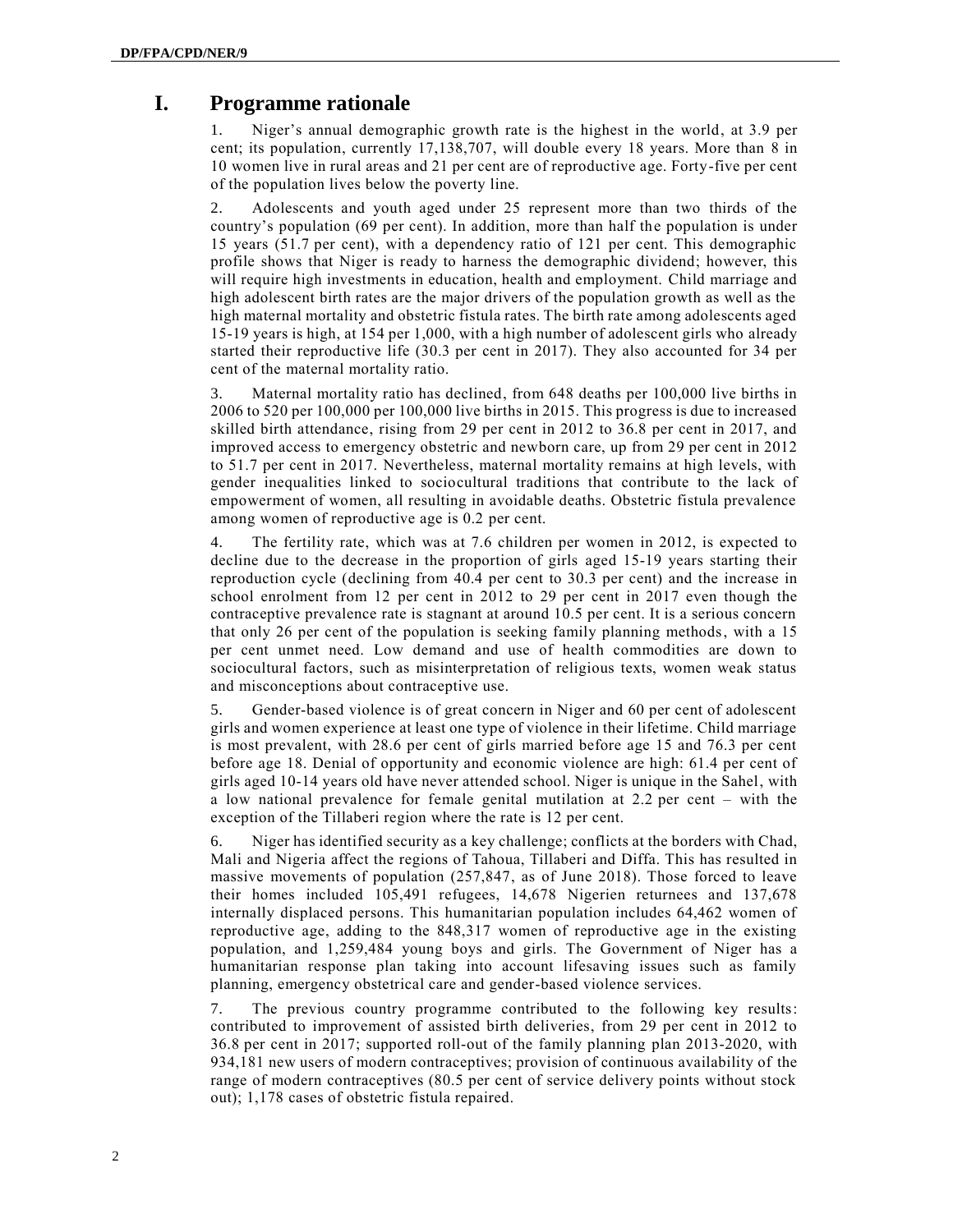8. The Government of Niger has adopted its vision document "Niger Strategy for Sustainable Development and Inclusive Growth" and a national development plan for 2017-2021. It focuses on reaping the demographic dividend through initiatives geared at changing the population structure: reducing maternal mortality through improved service delivery in emergency obstetrical care; ensuring availability and access to family planning services; empowering women and young people to make informed choices and exercise their reproductive health rights; promoting gender equality with the development and adoption of a national gender policy; and adoption of legislation for the protection of girls at school. In the humanitarian area, the programme focuses on contributing to the development of a humanitarian response plan as lead of the genderbased violence sub-cluster and the development and implementation of a gender-based violence information management system. It operates, in collaboration with Office of the United Nations High Commissioner for Refugees, three multifunctional centres to support 3,060 victims of gender-based violence and 10 safe spaces in Diffa to empower 5,400 adolescent girls.

9. The main challenges ahead are: the overly ambitious national service delivery; integration of humanitarian and development interventions through capacity enhancement of existing structures, particularly the Ministry of Health and the Ministry of the Promotion of Women and Child Protection; creating synergies of communitybased services through a platform under the leadership of traditional chiefs; and developing complementarity between major initiatives, particularly the global programme on child marriage, the Spotlight Initiative and the Sahel Women Empowerment and Demographic Dividend (SWEDD).

10. Key lessons learned are: (a) efficiency and results improve if there is synergy between the diverse community-based strategies implemented; (b) there is significant impact – with little or no dilution of resources – by concentrating service-delivery interventions in specific geographic regions rather than on a national scale.

### **II. Programme priorities and partnerships**

11. The proposed country programme for 2019-2021 is in line with the priorities of the Government of Niger, as outlined in its Economic and Social Development Plan 2017-2021. This is also in alignment with the 2030 Agenda for Sustainable Development, particularly Goals 3, 5 and 10, with particular focus on the most vulnerable women, adolescents and youth. It is aligned with the United Nations Development Assistance Framework (UNDAF), 2019-2021, and the outputs are built upon the three transformative results of the UNFPA Strategic Plan, 2018-2021, with a focus on demand creation in consideration of the sociocultural environment.

12. The country programme will focus on policy dialogue and evidence-based advocacy, knowledge management and strategic partnerships at the national level, as well as service delivery and capacity development in five regions that comprise more than three quarters of the population. Humanitarian activities will focus on Diffa and Tillaberi, aiming to bridge the humanitarian and development nexus in the context of resilience alongside development interventions.

13. The programme will assist the Government in reaping the demographic dividend through investments in maternal and neonatal health care; demand creation for family planning services; availability of sexual and reproductive health services and information, particularly for young people; prevention of harmful practices, such as child marriage, along with empowerment of women and girls; and development of demographic intelligence by building on the previous programme's partnership with the National Statistical Office. These achievements include the Demographic and Health Survey 2017, the demographic profile and policy briefs developed on population and economic, health, gender and youth employment issues, national observatory on demographic dividend and tools to monitor key socioeconomic indicators and provide disaggregated data and analytic reports for policy and decision-making.

3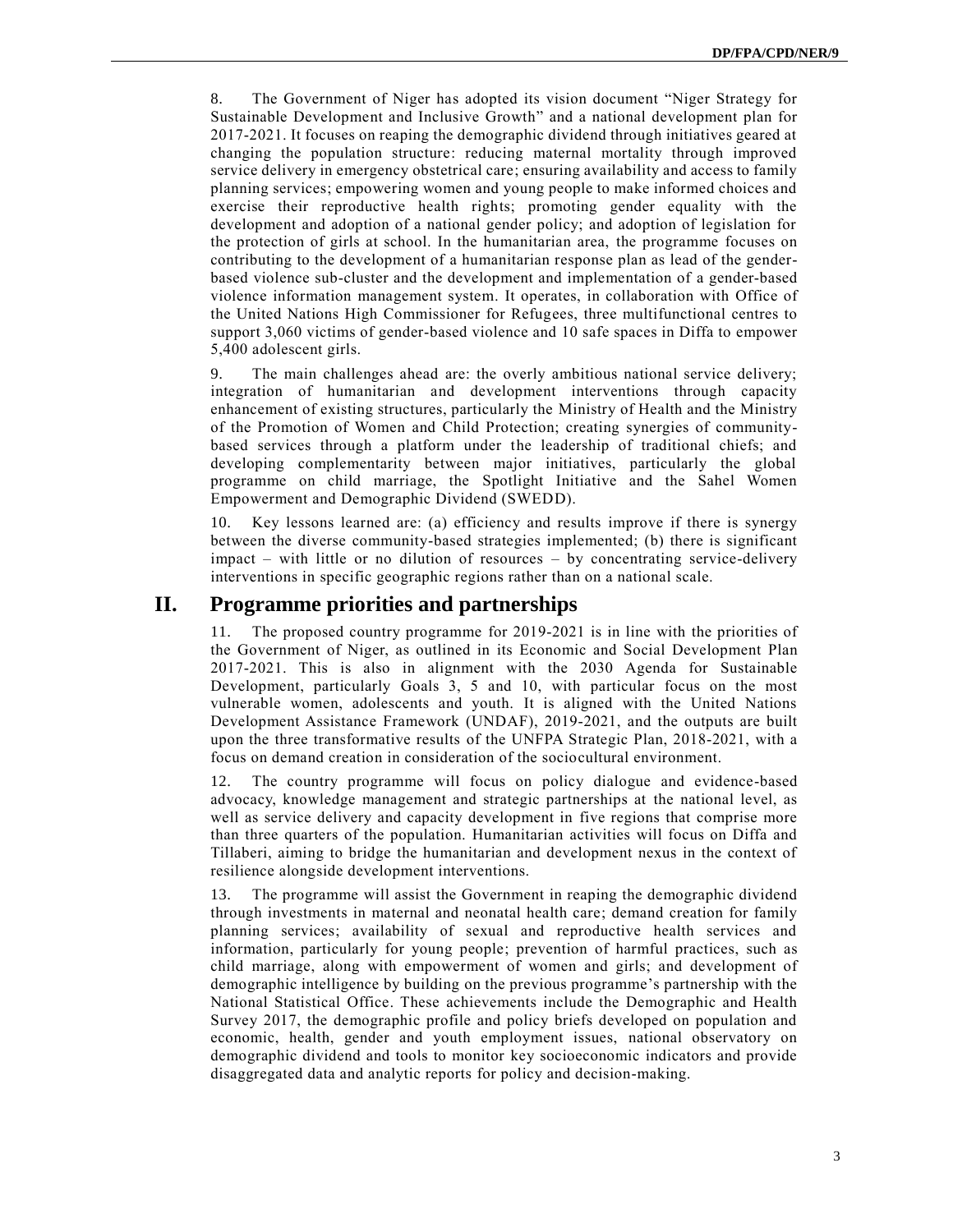14. UNFPA will continue its partnerships: with UNICEF on the global programme to eliminate child marriage; with the European Union, UNDP and UN-Women on the Spotlight Initiative, the Sahel strategy and peacebuilding interventions focusing on youth and women, and the Muskoka initiative on reducing maternal, newborn and child mortality. UNFPA will also strengthen its partnership with SWEDD.

#### **A. Outcome 1: Sexual and reproductive health**

15. *Output 1*: *Strengthened national capacities to deliver emergency obstetric and neonatal care, fistula treatment, high-quality family planning services and secure reproductive health commodities, including in humanitarian settings*. This will be achieved by: (a) enhancing the capacities of 103 health facilities to deliver emergency obstetric care services, with a particular focus on preventing haemorrhages, infections and eclampsia; (b) reinforcing prevention of obstetric fistula; (c) providing support to training of midwives in partnership with communal authorities; (d) supporting the production and analysis of data on maternal deaths, health statistics, disaggregated data on youth reproductive health, gender-based violence and humanitarian services; (e) ensuring provision of sexual reproductive health and gender-based violence services in humanitarian settings; (f) upgrading the national management logistical system by training supply-chain managers; (g) enhancing the quality assurance system with training and coaching all along the supply chain; (h) supporting implementation of a distribution system to the last mile by training health agents; (i) reinforcing multisectorial approaches and partnerships to operationalize the demographic dividend; (j) providing reproductive health services through mobile clinics to reach nomadic populations and those living in remote areas not covered by health services, including in humanitarian settings; (k) implementing the Minimum Initial Service Package in humanitarian areas.

16. *Output 2*: *Enhanced national capacities of governmental institutions, civil society and communities in the five regions to provide information for family planning and sexual reproductive health demand creation to the most marginalized women, adolescents and young people, including in humanitarian settings*. The country programme will contribute to: (a) rolling out regional communication campaigns and large-scale community dialogue initiatives with traditional communicators, community radios, religious leaders and traditional chiefs, in order to bring social and behavioural change; (b) providing coaching and monitoring the Husband Schools initiative to boost demand for reproductive health services; and (c) rolling out task-shifting in community health centres.

#### **B. Outcome 2: Adolescents and youth**

17. *Output 1*: *Young people, particularly adolescent girls, have the skills and capabilities to make informed choices about their sexual and reproductive health, rights and well-being, including in humanitarian settings*. UNFPA will continue to: (a) support secondary-level teachers training in complete sexuality education; (b) provide technical support for integration of comprehensive sexuality education in the curricula of professional schools; (c) support provision of sexual and health services for in-school youth in school health clinics; (d) operationalize school health clubs; (e) support adolescent school girls with kits and through mentoring and excellence prizes; and (f) build capacity for youth in humanitarian settings on life skills, sexual and reproductive health and reproductive rights, HIV and gender-based violence.

### **C. Outcome 3: Gender equality and women's empowerment**

18. *Output 1*: *National institutions and communities have enhanced capacities to prevent and address gender-based violence and harmful traditional practices, and empower women and girls to protect their rights, including in humanitarian settings*. UNFPA will, including through the Spotlight and the SWEDD projects, focus on: (a) scaling up the adolescent girls initiative to eliminate child marriage and child pregnancy (Illimin); (b) monitoring of the Husband Schools; (c) ensuring there is highquality data on gender-based violence in humanitarian settings in the gender-based violence information monitoring system; (d) scaling up involvement of males,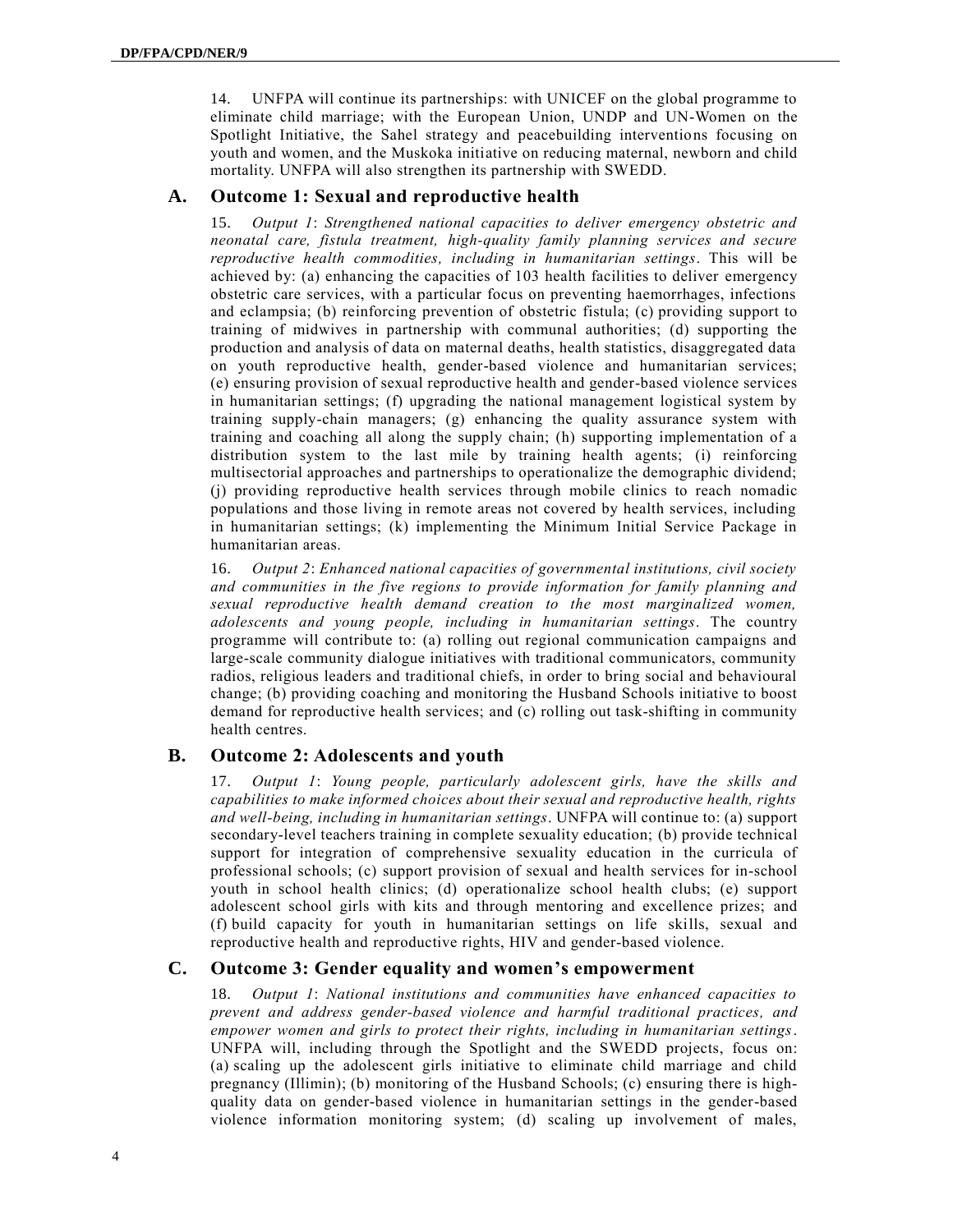traditional birth attendants and community mediators in prevention and response of gender-based violence; (e) providing support in operationalizing four-stop-centres on gender-based violence for medical, psychosocial, judiciary and security services to refugees, international displaced persons and the host population; (f) supporting training to mentors for safe spaces and Husband Schools members who will be used as paralegals with non-governmental organizations to provide gender-based violence services; (g) scaling up community dialogue through partnerships with civil society organization s and networks, traditional communicators, community radios, religious leaders and traditional chiefs, in order to combat female genital mutilation in Tillaberi.

### **III. Programme and risk management**

19. UNFPA will build on national ownership with the Ministry of Planning, leading programme implementation and ensuring programme coordination and delivery with selected implementing partners (ministries and non-governmental organizations). UNFPA will collaborate with other United Nations agencies and non-governmental organizations. The preferred implementation modality will be a harmonized approach to cash transfers, following appropriate risk and capacity analysis of implementing partners. Selection of implementing partners at decentralized regional levels may need sharper risk analysis and more staff time because service delivery and capacity-building interventions will mainly be at regional level.

20. Regional support teams, South-South cooperation and individual consultants will provide additional technical support when needed. UNFPA will periodically review the sociopolitical environment, particularly the presidential and legislatives elections (planned for 2021), as well as fraud and risks associated with the programme, and will define and implement mitigation measures.

21. This country programme document outlines UNFPA contributions to national results and serves as the primary unit of accountability to the Executive Board for results alignment and resources assigned to the programme at the country level. Accountabilities of managers at the country, regional and headquarters levels with respect to country programmes are prescribed in UNFPA programme and operations policies and procedures, and the internal control framework.

## **IV. Monitoring and evaluation**

22. The UNFPA monitoring system will be integrated into the monitoring systems of Niger Social and Economic Development Plan 2017-2021 and the UNDAF. Relevant government institutions and UNFPA will monitor and evaluate the country programme in accordance with UNFPA policies and procedures. UNFPA and the Ministry of Planning will systematically carry out quarterly and annual programme reviews with the active participation of stakeholders.

23. UNFPA, working jointly with its partners, will conduct field monitoring visits to assess the progress of workplan implementation and results achievement. This will take place every three months in regions and departments, and every six months at the central and regional levels. Partners in population and women's empowerment will be strengthened through regular quarterly reviews, and UNFPA will ensure its leadership role. Data collection will be carried out through a fully operational mobile web platform for the Ministry of Health; sectorial statistics will be used for the other implementing partners. Demographic dividend progress will be monitored by an observatory.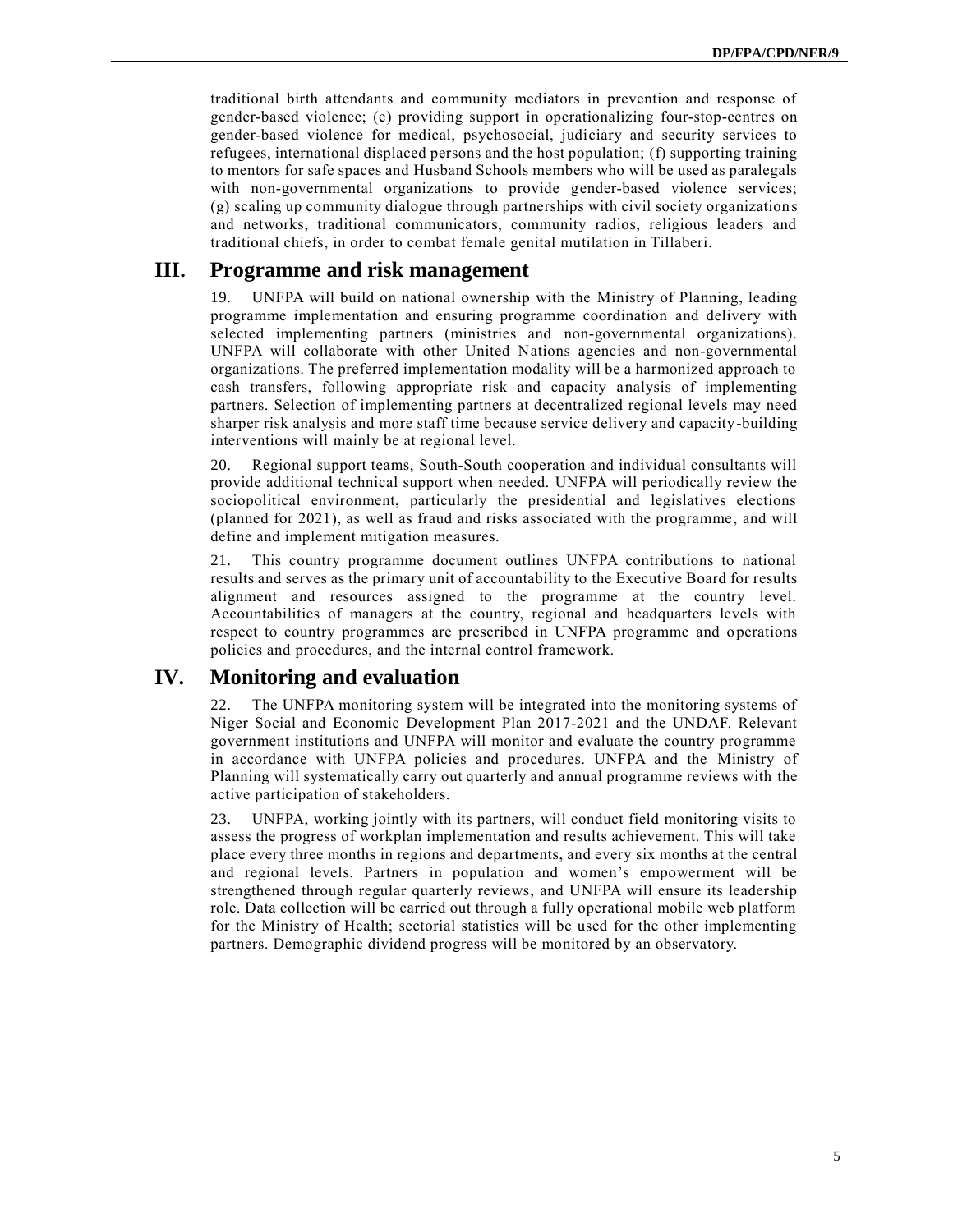#### **Results and resources framework for Niger (2019-2021)**

**National priority**: Social development and demographic transition

**UNDAF outcomes**: (a) By 2021, the most vulnerable populations, especially girls and boys, and children in targeted areas, receive equitable and continuous quality education and training services, both formal and non-formal, in an environment that protects them from violence, exploitation and abuse. (b) By 2021, populations in targeted areas, especially women, children and adolescents, are equitably using quality services in health, sexual and reproductive health, and HIV/AIDS, and have access to nutrition, as well as water, sanitation and hygiene services*.*

**Indicators**: (a) Literacy rate of young people aged 15 and above. *Baseline*: 11%*; Target*: 42%. (b) Maternal mortality ratio. *Baseline*: 520*; Target*: 447

| UNFPA strategic plan outcome                                                                                                                                                                                                                                                                                                                                                                                                                                        | Country programme outputs                                                                                                                                                                                                                                                                                   | Output indicators, baselines and targets                                                                                                                                                                                                                                                                                                                                                                                                                                                                                                                                                                 | Partner<br>contributions                                                                                                                                                                                                            | Indicative<br>resources                                                                                         |
|---------------------------------------------------------------------------------------------------------------------------------------------------------------------------------------------------------------------------------------------------------------------------------------------------------------------------------------------------------------------------------------------------------------------------------------------------------------------|-------------------------------------------------------------------------------------------------------------------------------------------------------------------------------------------------------------------------------------------------------------------------------------------------------------|----------------------------------------------------------------------------------------------------------------------------------------------------------------------------------------------------------------------------------------------------------------------------------------------------------------------------------------------------------------------------------------------------------------------------------------------------------------------------------------------------------------------------------------------------------------------------------------------------------|-------------------------------------------------------------------------------------------------------------------------------------------------------------------------------------------------------------------------------------|-----------------------------------------------------------------------------------------------------------------|
| <b>Outcome 1: Sexual and reproductive</b><br>health<br>Every woman, adolescent and youth,<br>especially those furthest behind, has<br>utilized integrated sexual and<br>reproductive health services and<br>exercised reproductive rights, free of<br>coercion, discrimination and violence<br>Outcome indicator(s):<br>• Contraceptive prevalence rate<br><i>Baseline</i> : 10.5%; <i>Target</i> : 15%<br>• Maternal mortality ratio<br>Baseline: 520; Target: 447 | Output 1: Strengthened national<br>capacities to deliver emergency<br>obstetric and neonatal care, fistula<br>treatment, high-quality family<br>planning services and secure<br>reproductive health commodities,<br>including in humanitarian settings                                                      | • Number of health centres reinforced to offer basic<br>emergency obstetric care in the intervention areas<br>Baseline: 42; Target: 103<br>• Number of girls and women living with obstetric<br>fistula who receive treatment in the intervention<br>areas<br>Baseline: 0; Target: 1,500<br>• Percentage of health facilities in humanitarian<br>settings implementing Minimum Initial Service<br>Package<br>Baseline: 0; Target: 80%<br>• Proportion of service delivery points without stock<br>out of family planning commodities for the last<br>three months<br><i>Baseline:</i> 80.5%; Target: 85% | Associations of<br>traditional chiefs,<br>community radios,<br>religious leaders;<br>cultural renaissance,<br>population, youth,<br>professional<br>education, health,<br>women promotion<br>ministries, united<br>nations agencies | \$15.2 million<br>$$1.5$ million<br>from regular<br>resources and<br>\$13.7 million<br>from other<br>resources) |
|                                                                                                                                                                                                                                                                                                                                                                                                                                                                     | Output 2: Enhanced national<br>capacities, of governmental<br>institutions, civil society and<br>communities in the five regions to<br>provide information for family<br>planning demand creation to the<br>most marginalized women,<br>adolescents and young people,<br>including in humanitarian settings | • Number of new users of modern contraceptives<br><i>Baseline: 0; Target: 300,000</i><br>• Operating coordination model of community-<br>based actors exists<br>Baseline: no; Target: yes<br>• Number of community-based actors in sexual and<br>reproductive health deployed<br>Baseline: 0; Target: 1,867                                                                                                                                                                                                                                                                                              | Associations of<br>traditional chiefs,<br>community radios,<br>religious leaders;<br>cultural renaissance,<br>population, youth,<br>professional<br>education, health,<br>women promotion<br>ministries, united<br>nations agencies | \$5.4 million<br>(\$3.3 million<br>from regular<br>resources and<br>\$2.1 million<br>from other<br>resources)   |